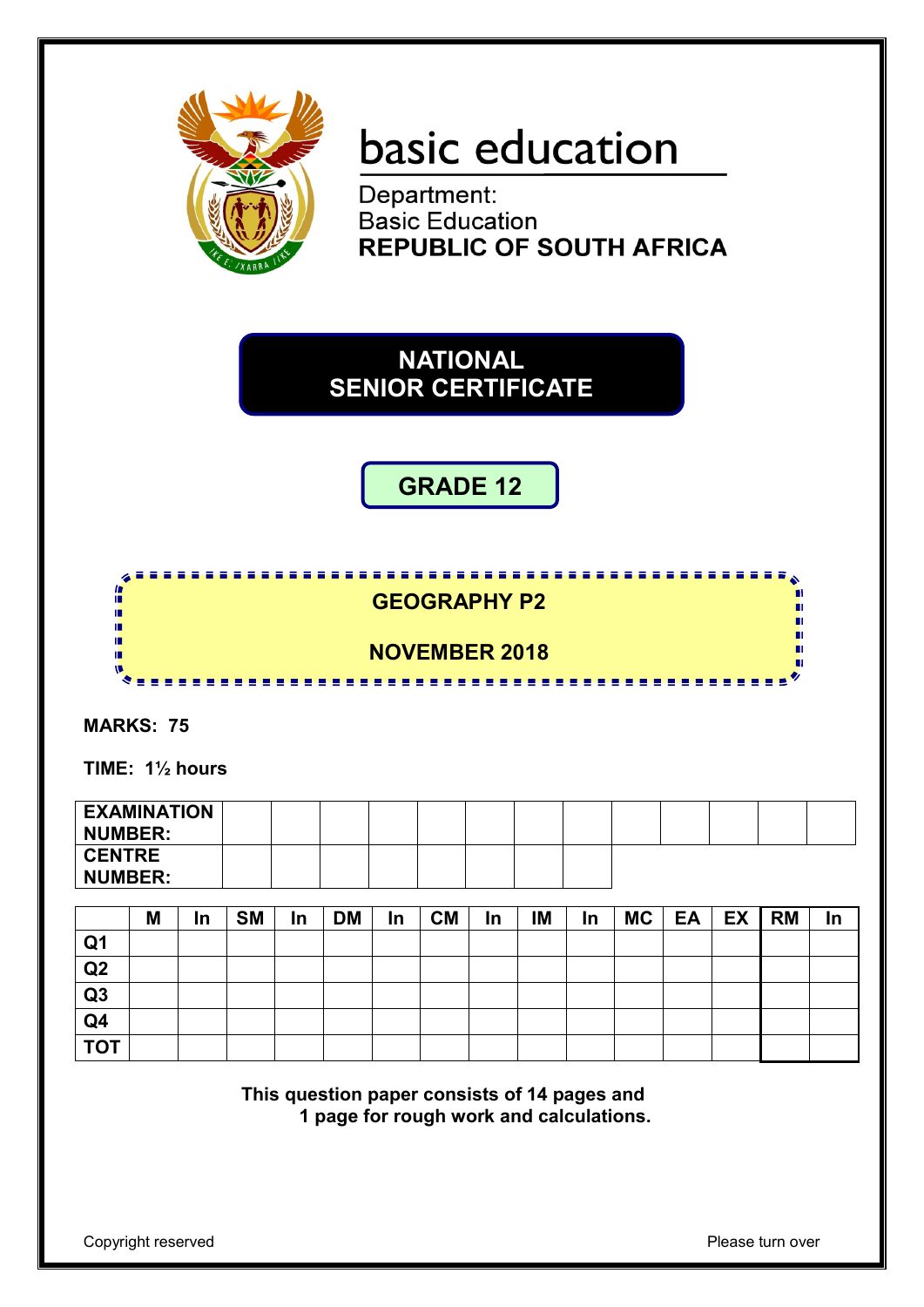#### **RESOURCE MATERIAL**

- 1. An extract from topographic map 2930CB PIETERMARITZBURG.
- 2. Orthophoto map 2930 CB 8 PIETERMARITZBURG.
- 3. **NOTE:** The resource material must be collected by schools for their own use.

#### **INSTRUCTIONS AND INFORMATION**

- 1. Write your EXAMINATION NUMBER and CENTRE NUMBER in the spaces on the cover page.
- 2. Answer ALL the questions in the spaces provided in this question paper.
- 3. You are provided with a 1 **:** 50 000 topographic map (2930CB PIETERMARITZBURG) and an orthophoto map (2930 CB 8 PIETERMARITZ-BURG) of a part of the mapped area.
- 4. You must hand the topographic map and the orthophoto map to the invigilator at the end of this examination session.
- 5. You may use the blank page at the end of this question paper for all rough work and calculations. Do NOT detach this page from the question paper.
- 6. Show ALL calculations and use the formulae provided, where applicable. Marks will be allocated for these.
- 7. Indicate the unit of measurement in the final answer of calculations, e.g. 10 km; 2,1 cm.
- 8. You may use a non-programmable calculator.
- 9. You may use a magnifying glass.
- 10. The area demarcated in RED on the topographic map represents the area covered by the orthophoto map.
- 11. The following English terms and their Afrikaans translations are shown on the topographic map:

| <b>ENGLISH</b>      | <b>AFRIKAANS</b>   |
|---------------------|--------------------|
| Aerodrome           | Vliegveld          |
| <b>Diggings</b>     | Uitgrawings        |
| Canal               | Kanaal             |
| Firebreak           | <b>Brandgordel</b> |
| <b>Golf Course</b>  | Gholfbaan          |
| <b>Hiking Trail</b> | Staproete          |
| Hospital            | Hospitaal          |
| <b>River</b>        | <b>Rivier</b>      |
| Sewerage Works      | Rioolwerke         |
| <b>Waterworks</b>   | Waterwerke         |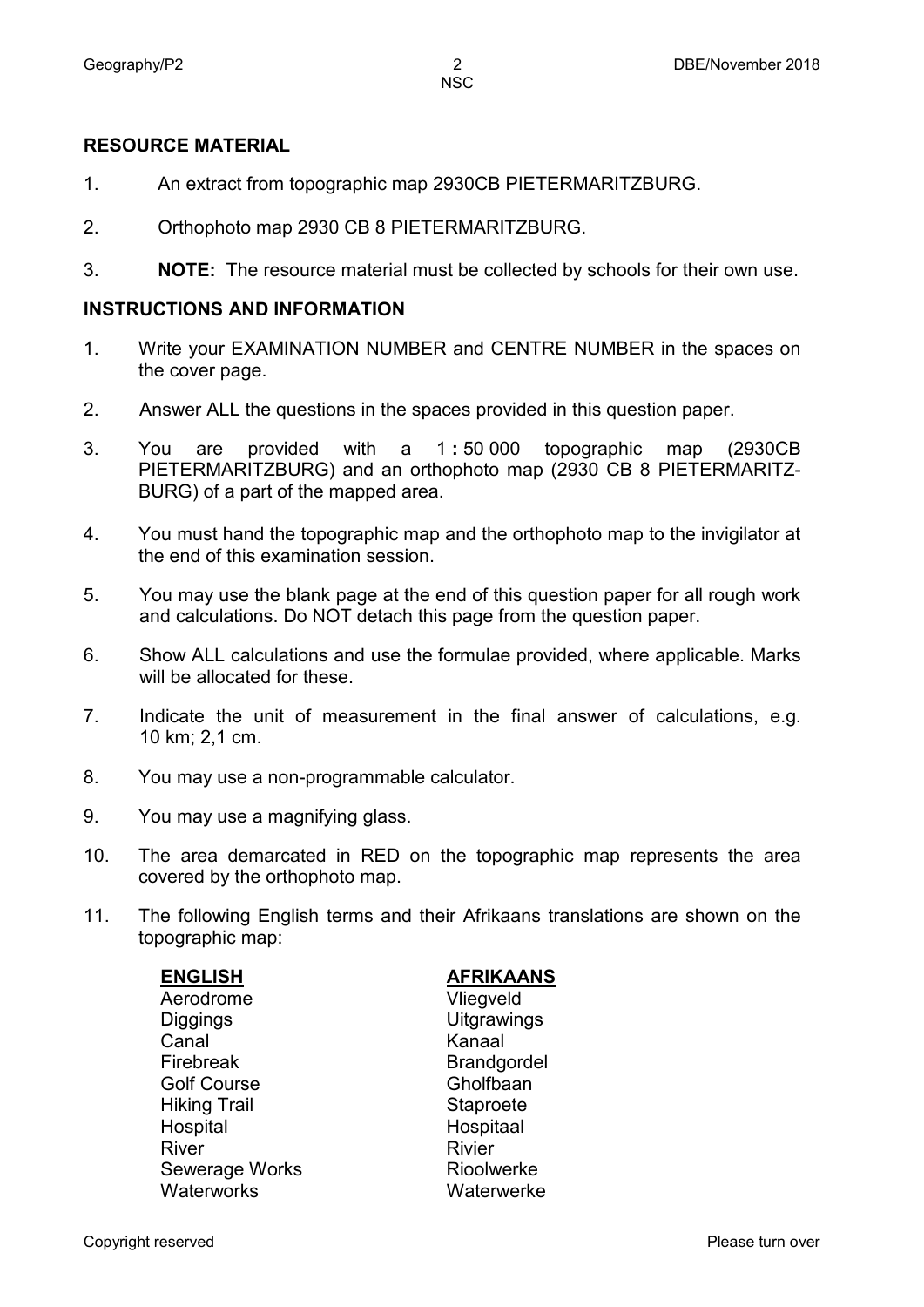### **GENERAL INFORMATION ON PIETERMARITZBURG**

Pietermaritzburg (umGungundlovu) is the capital city of [KwaZulu-Natal.](https://en.wikipedia.org/wiki/KwaZulu-Natal) This secondlargest city in the province was founded in 1838. It is a regionally important industrial hub, well-known for processing aluminium, timber and dairy products. It has an estimated population of around 500 000 (including neighbouring townships). Pietermaritzburg is situated along the [N3 national road,](https://en.wikipedia.org/wiki/N3_road_(South_Africa)) the main route between the Pretoria-Witwatersrand-Vereeniging conurbation and the harbour city of Durban, some<br>90 kilometres from Pietermaritzburg. The Oribi airport is situated just from Pietermaritzburg. The Oribi airport is situated just outside [Pietermaritzburg a](https://en.wikipedia.org/wiki/Pietermaritzburg_Airport)nd has a regular scheduled service to the [OR Tambo](https://en.wikipedia.org/wiki/OR_Tambo_International_Airport)  [International Airport](https://en.wikipedia.org/wiki/OR_Tambo_International_Airport) in Johannesburg.

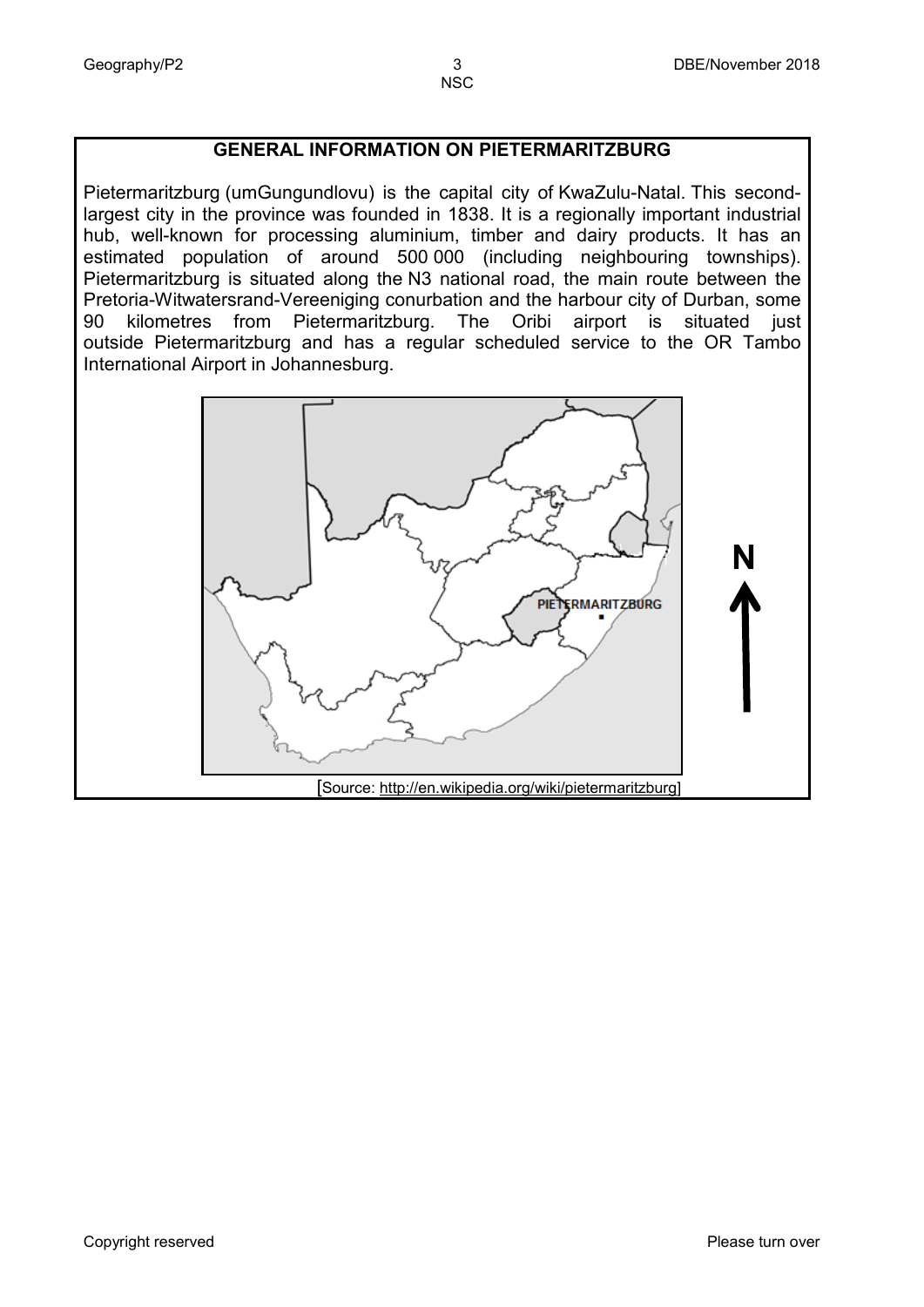#### **QUESTION 1: MULTIPLE-CHOICE QUESTIONS**

The questions below are based on the 1 **:** 50 000 topographic map (2930CB PIETERMARITZBURG) as well as the orthophoto map of a part of the mapped area. Various options are provided as possible answers to the following questions. Choose the answer and write only the letter (A–D) in the block next to each question.

- 1.1 Pietermaritzburg is the capital city of …
	- A Mpumalanga.
	- B KwaZulu-Natal.
	- $\mathcal{C}$ Free State.
	- D. Limpopo.
- 1.2 The harbour closest to Pietermaritzburg is ...
	- A Richards Bay.
	- B Port Elizabeth.
	- $\mathcal{C}$ Durban.
	- D. Cape Town.
- 1.3 If you travel along the N3 in a north-westerly direction you will reach the town/city of …
	- A New Hanover.
	- B Donnybrook.
	- C Merrivale.
	- D. **Harrismith**
- 1.4 The true bearing of spot height 1031 (**K**) in block **B6** from trigonometrical station 263 (**J**) in block **D7** on the topographic map is …
	- A 341°
	- B 161°
	- $\mathbf{C}$ 140°
	- D.  $19^{\circ}$
- 1.5 The economic activity at **U** in block **A12** is a ... activity.
	- A primary
	- B secondary
	- C tertiary
	- D quaternary
- 1.6 The land-use zone at **1** on the orthophoto map is the …
	- A CBD.
	- B transition zone.
	- C green belt.
	- D. rural-urban fringe.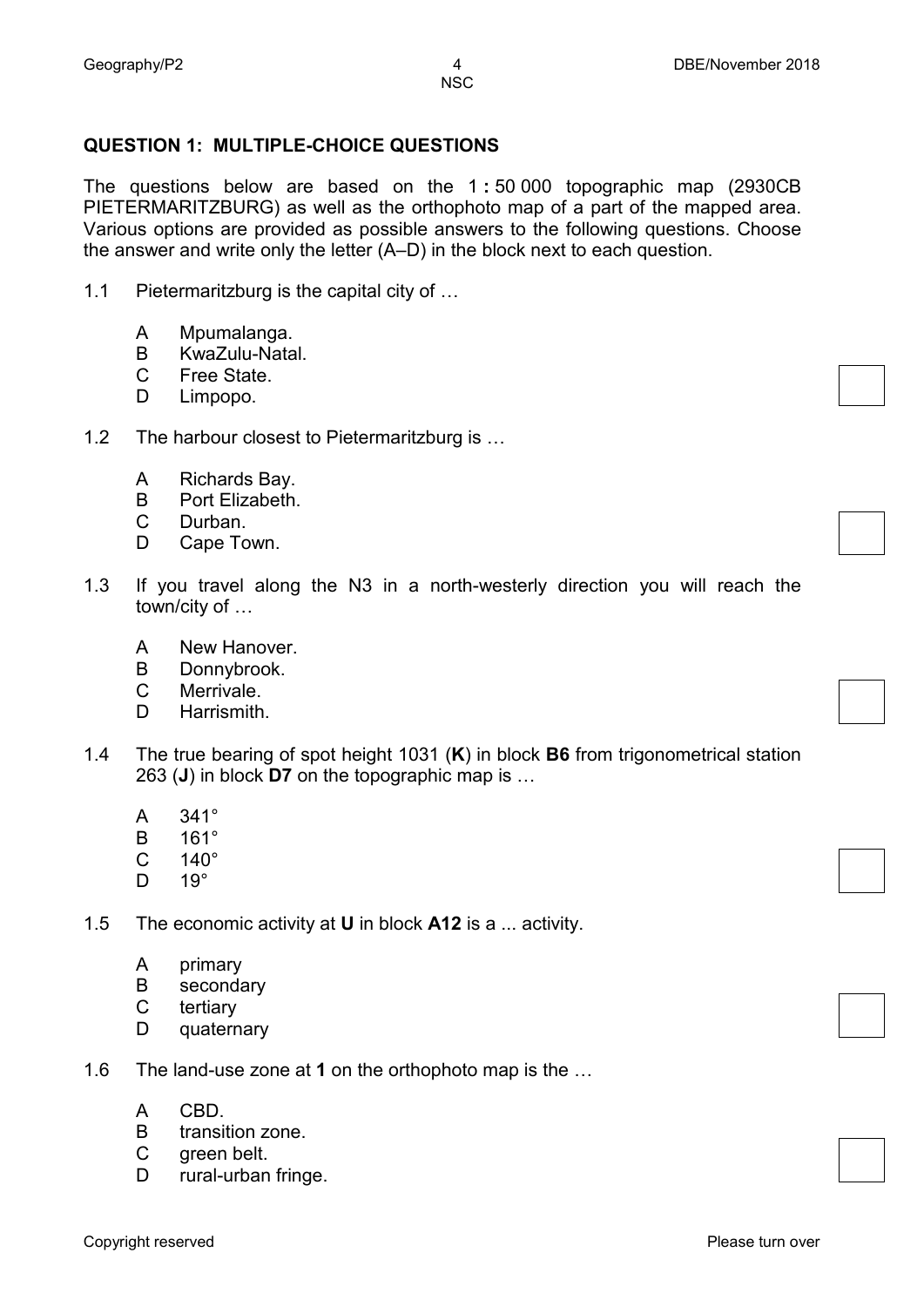- 1.7 The human-made feature at **2** on the orthophoto map is a …
	- A veterinary clinic.
	- B townhouse complex.
	- C shopping centre.
	- D. office park.
- 1.8 The slope at line **3** on the orthophoto map is …
	- A concave.
	- B convex.
	- C stepped.
	- D uniform.
- 1.9 The main human-made factor that influenced the site of the farmstead at **L** in block **B9** on the topographic map is …
	- A the other road.
	- B a market.
	- C a reservoir.
	- D. flat land.
- 1.10 The stream/drainage pattern that dominates area **M** in block **B10** and block **B11** on the topographic map is a … pattern.
	- A centripetal.
	- B radial.
	- C rectangular.
	- D. trellis.
- 1.11 The dominant street pattern in block **G2** on the topographic map is …
	- A radial.
	- B unplanned irregular.
	- C grid iron.
	- D. planned irregular.
- 1.12 The feature controlling the amount of water flowing through the canal in block **H8** on the topographic map:
	- A Bridge
	- B Buildings
	- C Weir
	- D Slope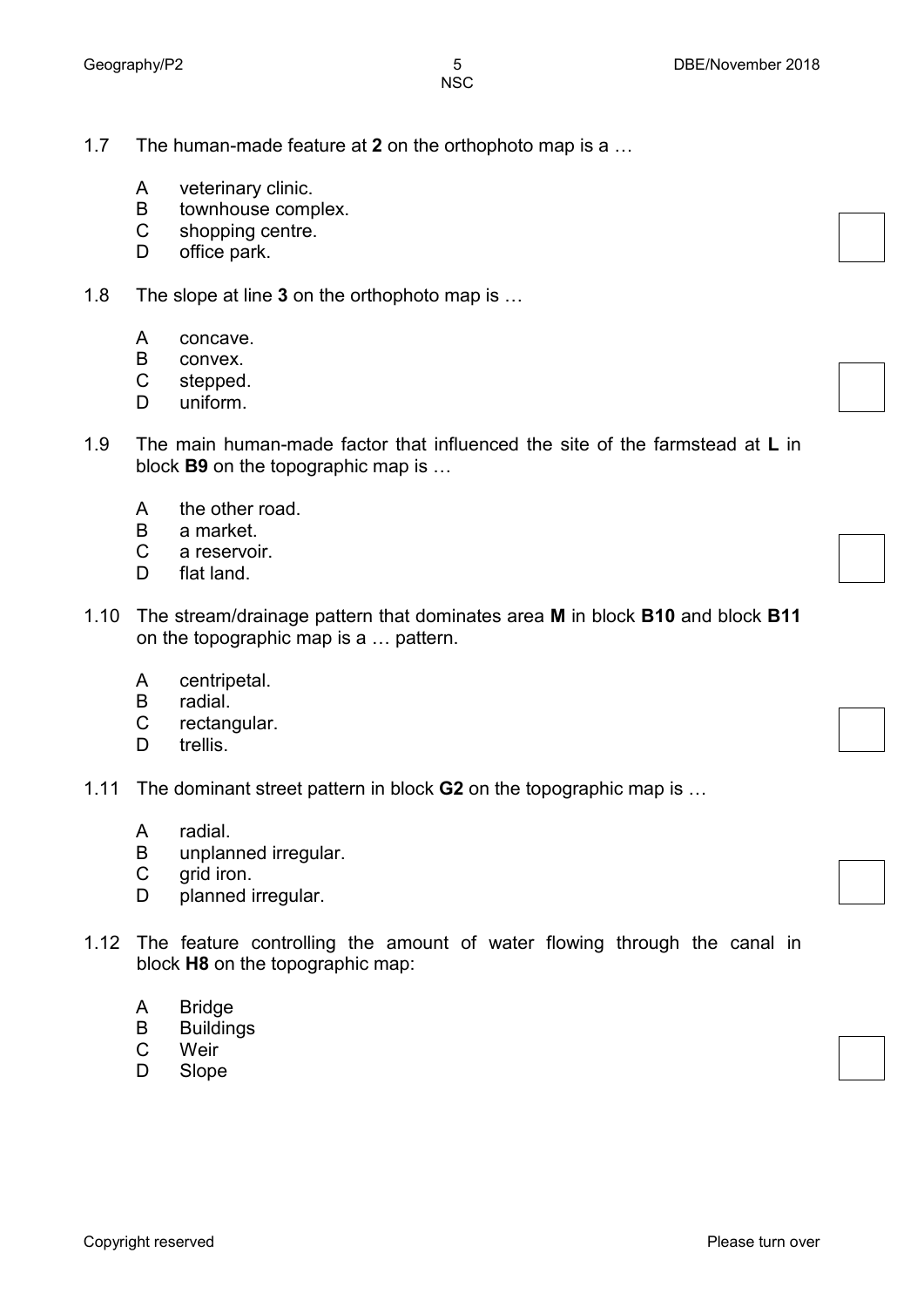- 1.13 Swartkop in block **F1** on the topographic map is a …
	- A butte.
	- B mesa.
	- C pointed butte.
	- D. conical hill.
- 1.14 The general direction of flow of the river in the valley represented by the curved line **4** on the orthophoto map:
	- A North
	- B West
	- C East
	- D South
- 1.15 The distance between **T** in block **A12** and New Hanover on the topographic map is … kilometres.
	- A 0,2
	- B 22
	- C 20,2
	- D 2

(15 x 1) **[15]**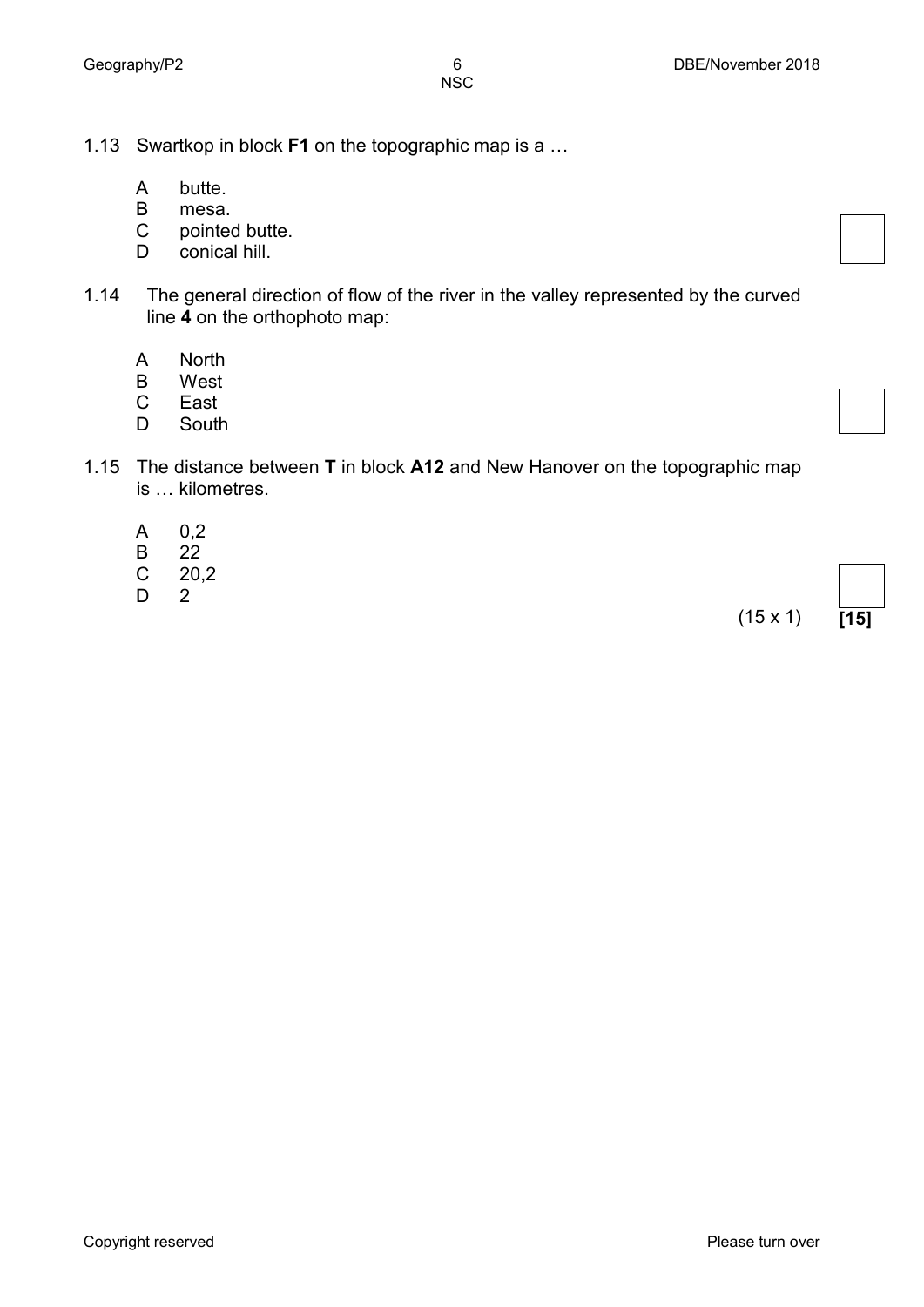#### **QUESTION 2: MAP CALCULATIONS AND TECHNIQUES**

- 2.1 A tourist visiting Town Hill in Pietermaritzburg requires specific information regarding its location.
	- 2.1.1 State the topographic map index/code of Pietermaritzburg.
		- $(1 \times 1)$   $(1)$
	- 2.1.2 Determine the grid reference/co-ordinates of Town Hill at point **N** in block **F7** on the topographic map.

\_\_\_\_\_\_\_\_\_\_\_\_\_\_\_\_\_\_\_\_\_\_\_\_\_\_\_\_\_\_\_\_\_\_\_\_\_\_\_\_\_\_\_\_\_\_\_\_\_\_\_\_\_\_\_\_\_\_\_

- \_\_\_\_\_\_\_\_\_\_\_\_\_\_\_\_\_\_\_\_\_\_\_\_\_\_\_\_\_\_\_\_\_\_\_\_\_\_\_\_\_\_\_\_\_\_\_\_\_\_\_\_\_\_\_\_\_\_  $(2 \times 1)$  (2)
- 2.1.3 The tourist wants to hike the Voortrekker Wagon Hiking Trail in block **F6**  using a compass. Calculate the magnetic declination for 2018. Show ALL calculations. Marks will be awarded for calculations. Clearly indicate the unit of measurement in your final answer.

| Mean annual change: example and annual change: |                |     |
|------------------------------------------------|----------------|-----|
|                                                |                |     |
| Magnetic declination for 2018:                 |                |     |
|                                                | $(5 \times 1)$ | (5) |
|                                                |                |     |

- 2.2 Refer to the Voortrekker Wagon Hiking Trail in block **F6** on the topographic map.
	- 2.2.1 State the orthophoto map index/code that a tourist will use when hiking the Voortrekker Wagon Hiking Trail.

\_\_\_\_\_\_\_\_\_\_\_\_\_\_\_\_\_\_\_\_\_\_\_\_\_\_\_\_\_\_\_\_\_\_\_\_\_\_\_\_\_\_\_\_\_\_\_\_\_\_\_\_\_\_\_\_\_\_\_  $(1 \times 1)$  (1)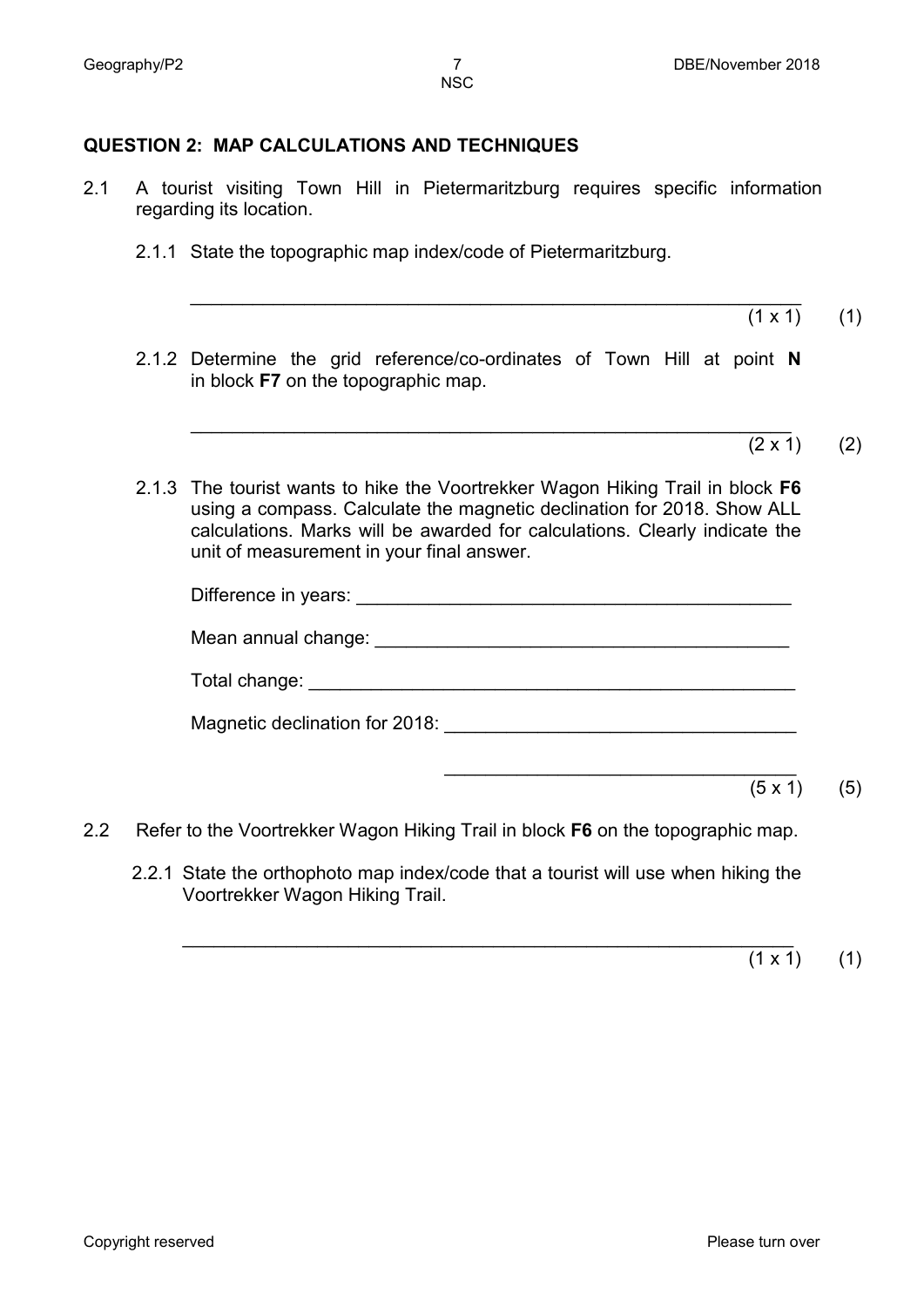2.2.2 Calculate the average gradient between contour line **O** (height 820 m) and the trigonometrical station at **P** on the topographic map. Show ALL calculations. Marks will be awarded for calculations.

Formula: **Average horizontal equivalent (HE) vertical interval (VI) gradient** <sup>=</sup> \_\_\_\_\_\_\_\_\_\_\_\_\_\_\_\_\_\_\_\_\_\_\_\_\_\_\_\_\_\_\_\_\_\_\_\_\_\_\_\_\_\_\_\_\_\_\_\_\_\_\_\_\_\_\_\_\_\_\_ \_\_\_\_\_\_\_\_\_\_\_\_\_\_\_\_\_\_\_\_\_\_\_\_\_\_\_\_\_\_\_\_\_\_\_\_\_\_\_\_\_\_\_\_\_\_\_\_\_\_\_\_\_\_\_\_\_\_\_ \_\_\_\_\_\_\_\_\_\_\_\_\_\_\_\_\_\_\_\_\_\_\_\_\_\_\_\_\_\_\_\_\_\_\_\_\_\_\_\_\_\_\_\_\_\_\_\_\_\_\_\_\_\_\_\_\_\_\_ \_\_\_\_\_\_\_\_\_\_\_\_\_\_\_\_\_\_\_\_\_\_\_\_\_\_\_\_\_\_\_\_\_\_\_\_\_\_\_\_\_\_\_\_\_\_\_\_\_\_\_\_\_\_\_\_\_\_\_ \_\_\_\_\_\_\_\_\_\_\_\_\_\_\_\_\_\_\_\_\_\_\_\_\_\_\_\_\_\_\_\_\_\_\_\_\_\_\_\_\_\_\_\_\_\_\_\_\_\_\_\_\_\_\_\_\_\_\_ \_\_\_\_\_\_\_\_\_\_\_\_\_\_\_\_\_\_\_\_\_\_\_\_\_\_\_\_\_\_\_\_\_\_\_\_\_\_\_\_\_\_\_\_\_\_\_\_\_\_\_\_\_\_\_\_\_\_\_ \_\_\_\_\_\_\_\_\_\_\_\_\_\_\_\_\_\_\_\_\_\_\_\_\_\_\_\_\_\_\_\_\_\_\_\_\_\_\_\_\_\_\_\_\_\_\_\_\_\_\_\_\_\_\_\_\_\_\_ \_\_\_\_\_\_\_\_\_\_\_\_\_\_\_\_\_\_\_\_\_\_\_\_\_\_\_\_\_\_\_\_\_\_\_\_\_\_\_\_\_\_\_\_\_\_\_\_\_\_\_\_\_\_\_\_\_\_\_  $(5 \times 1)$  (5) 2.2.3 Describe the curved route of the Voortrekker Wagon Hiking Trail from its start at **O** to the trigonometrical station at World's View.

\_\_\_\_\_\_\_\_\_\_\_\_\_\_\_\_\_\_\_\_\_\_\_\_\_\_\_\_\_\_\_\_\_\_\_\_\_\_\_\_\_\_\_\_\_\_\_\_\_\_\_\_\_\_\_\_\_\_\_

\_\_\_\_\_\_\_\_\_\_\_\_\_\_\_\_\_\_\_\_\_\_\_\_\_\_\_\_\_\_\_\_\_\_\_\_\_\_\_\_\_\_\_\_\_\_\_\_\_\_\_\_\_\_\_\_\_\_\_

\_\_\_\_\_\_\_\_\_\_\_\_\_\_\_\_\_\_\_\_\_\_\_\_\_\_\_\_\_\_\_\_\_\_\_\_\_\_\_\_\_\_\_\_\_\_\_\_\_\_\_\_\_\_\_\_\_\_\_  $(2 \times 1)$  (2)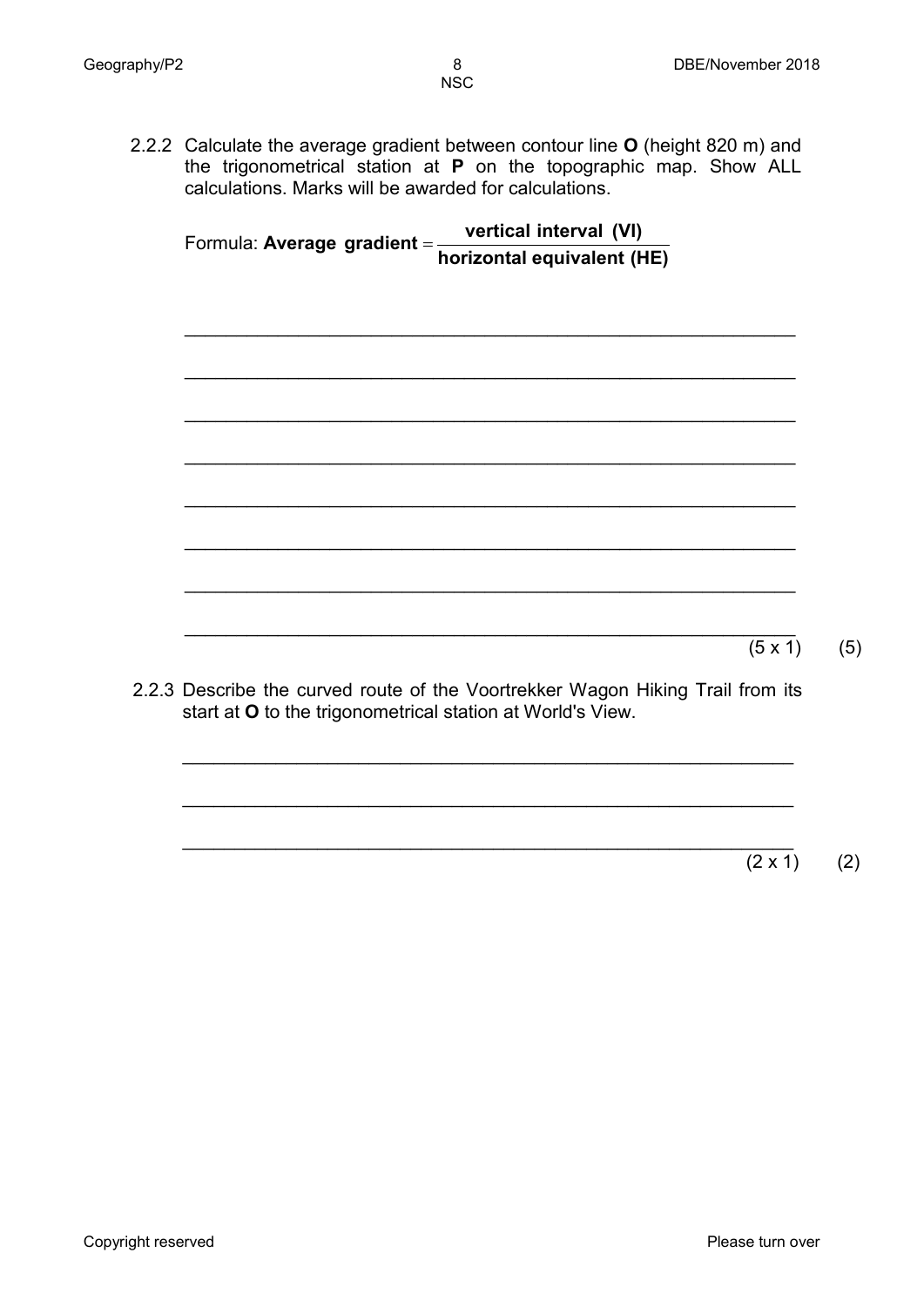2.3 Refer to benchmark 1060.9 at **Q** in block **D4** and spot height 1106 at **R** in block **C6** on the topographic map. The cross-sections below represent the line between **Q** and **R**.



2.3.1 Match cross-sections **X** and **Y** with the vertical exaggerations below.

25 times: \_\_\_\_\_\_\_\_\_\_\_\_\_\_\_\_\_\_\_\_\_\_\_\_\_\_\_\_\_\_\_\_\_\_\_\_\_\_\_\_\_\_\_\_\_\_\_\_\_\_

 $6.25$  times:

- $(2 \times 1)$  (2)
- 2.3.2 Explain how the vertical exaggeration of cross-sections would make interpretation of the landscape easier.

\_\_\_\_\_\_\_\_\_\_\_\_\_\_\_\_\_\_\_\_\_\_\_\_\_\_\_\_\_\_\_\_\_\_\_\_\_\_\_\_\_\_\_\_\_\_\_\_\_\_\_\_\_\_\_\_\_\_

\_\_\_\_\_\_\_\_\_\_\_\_\_\_\_\_\_\_\_\_\_\_\_\_\_\_\_\_\_\_\_\_\_\_\_\_\_\_\_\_\_\_\_\_\_\_\_\_\_\_\_\_\_\_\_\_\_\_

\_\_\_\_\_\_\_\_\_\_\_\_\_\_\_\_\_\_\_\_\_\_\_\_\_\_\_\_\_\_\_\_\_\_\_\_\_\_\_\_\_\_\_\_\_\_\_\_\_\_\_\_\_\_\_\_\_\_

 $(2 \times 1)$  (2)

**[20]**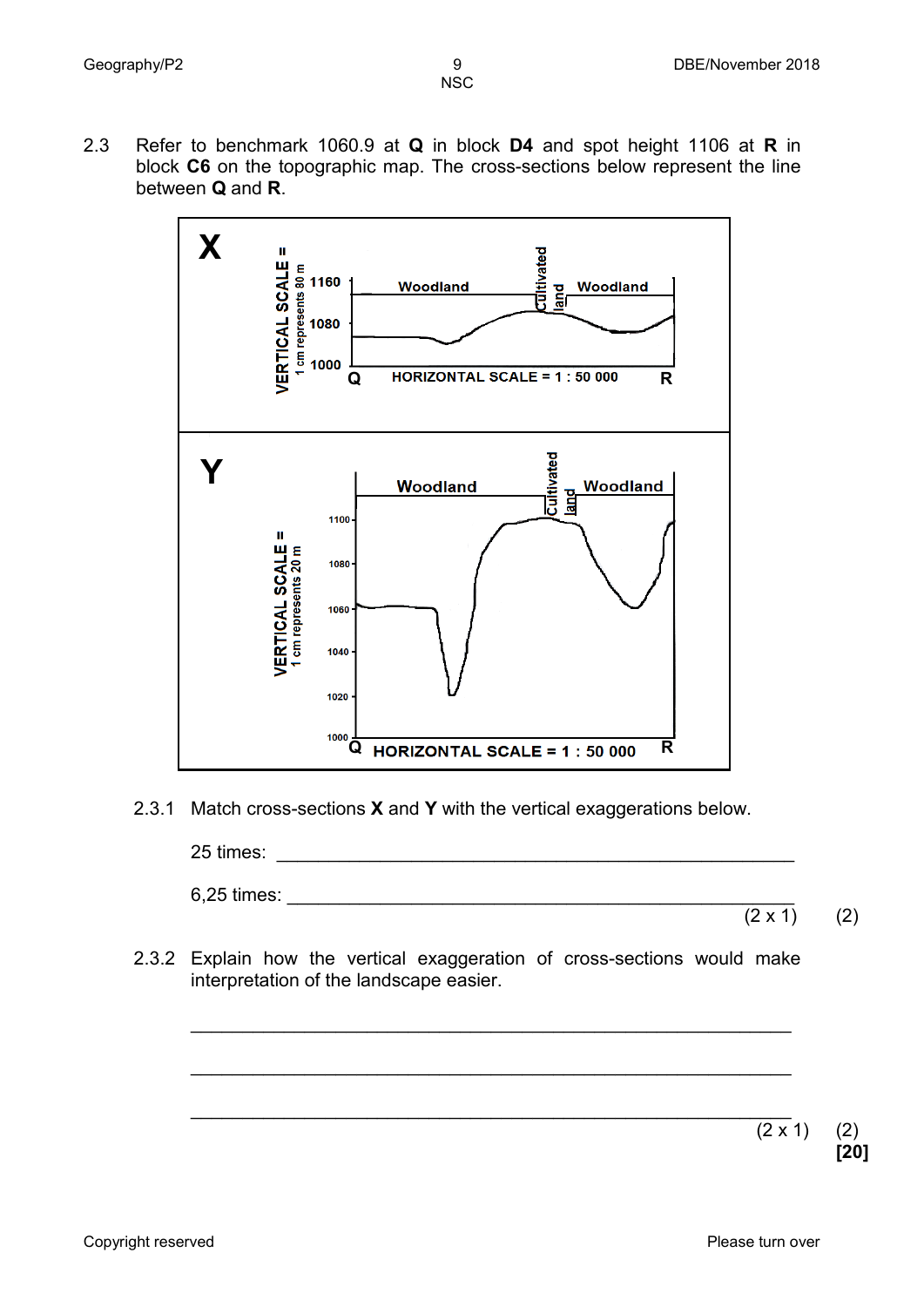#### **QUESTION 3: APPLICATION AND INTERPRETATION**

- 3.1 The bottom of the valley at area **M** on the topographic map experiences frost in the early hours of the morning during winter.
	- 3.1.1 Name the local/tertiary wind that is responsible for the formation of frost.

\_\_\_\_\_\_\_\_\_\_\_\_\_\_\_\_\_\_\_\_\_\_\_\_\_\_\_\_\_\_\_\_\_\_\_\_\_\_\_\_\_\_\_\_\_\_\_\_\_\_\_\_\_\_\_\_\_

\_\_\_\_\_\_\_\_\_\_\_\_\_\_\_\_\_\_\_\_\_\_\_\_\_\_\_\_\_\_\_\_\_\_\_\_\_\_\_\_\_\_\_\_\_\_\_\_\_\_\_\_\_\_\_\_\_\_

\_\_\_\_\_\_\_\_\_\_\_\_\_\_\_\_\_\_\_\_\_\_\_\_\_\_\_\_\_\_\_\_\_\_\_\_\_\_\_\_\_\_\_\_\_\_\_\_\_\_\_\_\_\_\_\_\_\_

\_\_\_\_\_\_\_\_\_\_\_\_\_\_\_\_\_\_\_\_\_\_\_\_\_\_\_\_\_\_\_\_\_\_\_\_\_\_\_\_\_\_\_\_\_\_\_\_\_\_\_\_\_\_\_\_\_\_

- \_\_\_\_\_\_\_\_\_\_\_\_\_\_\_\_\_\_\_\_\_\_\_\_\_\_\_\_\_\_\_\_\_\_\_\_\_\_\_\_\_\_\_\_\_\_\_\_\_\_\_\_\_\_\_\_\_  $(1 \times 1)$ (1)
- 3.1.2 Explain how the wind named in QUESTION 3.1.1 causes frost.

\_\_\_\_\_\_\_\_\_\_\_\_\_\_\_\_\_\_\_\_\_\_\_\_\_\_\_\_\_\_\_\_\_\_\_\_\_\_\_\_\_\_\_\_\_\_\_\_\_\_\_\_\_\_\_\_\_\_ (2 x 2) (4)

- 3.2 Refer to slope **5** (low-income residential area) and slope **6** (high-income residential area) on the orthophoto map.
	- 3.2.1 Explain how aspect of slope influenced the site of the high-income residential area at **6**.

\_\_\_\_\_\_\_\_\_\_\_\_\_\_\_\_\_\_\_\_\_\_\_\_\_\_\_\_\_\_\_\_\_\_\_\_\_\_\_\_\_\_\_\_\_\_\_\_\_\_\_\_\_\_\_\_\_\_\_

\_\_\_\_\_\_\_\_\_\_\_\_\_\_\_\_\_\_\_\_\_\_\_\_\_\_\_\_\_\_\_\_\_\_\_\_\_\_\_\_\_\_\_\_\_\_\_\_\_\_\_\_\_\_\_\_\_\_\_

\_\_\_\_\_\_\_\_\_\_\_\_\_\_\_\_\_\_\_\_\_\_\_\_\_\_\_\_\_\_\_\_\_\_\_\_\_\_\_\_\_\_\_\_\_\_\_\_\_\_\_\_\_\_\_\_\_\_\_

\_\_\_\_\_\_\_\_\_\_\_\_\_\_\_\_\_\_\_\_\_\_\_\_\_\_\_\_\_\_\_\_\_\_\_\_\_\_\_\_\_\_\_\_\_\_\_\_\_\_\_\_\_\_\_\_\_\_\_

\_\_\_\_\_\_\_\_\_\_\_\_\_\_\_\_\_\_\_\_\_\_\_\_\_\_\_\_\_\_\_\_\_\_\_\_\_\_\_\_\_\_\_\_\_\_\_\_\_\_\_\_\_\_\_\_\_\_\_

\_\_\_\_\_\_\_\_\_\_\_\_\_\_\_\_\_\_\_\_\_\_\_\_\_\_\_\_\_\_\_\_\_\_\_\_\_\_\_\_\_\_\_\_\_\_\_\_\_\_\_\_\_\_\_\_\_\_\_

\_\_\_\_\_\_\_\_\_\_\_\_\_\_\_\_\_\_\_\_\_\_\_\_\_\_\_\_\_\_\_\_\_\_\_\_\_\_\_\_\_\_\_\_\_\_\_\_\_\_\_\_\_\_\_\_\_\_

\_\_\_\_\_\_\_\_\_\_\_\_\_\_\_\_\_\_\_\_\_\_\_\_\_\_\_\_\_\_\_\_\_\_\_\_\_\_\_\_\_\_\_\_\_\_\_\_\_\_\_\_\_\_\_\_\_\_\_  $(1 \times 2)$  (2)

3.2.2 Give ONE reason, evident on the orthophoto map, that influenced the location of the low-income residential area at slope **5**.

 $(1 \times 2)$  (2)

3.2.3 Suggest how natural vegetation could have influenced the land values of residential areas **5** or **6**.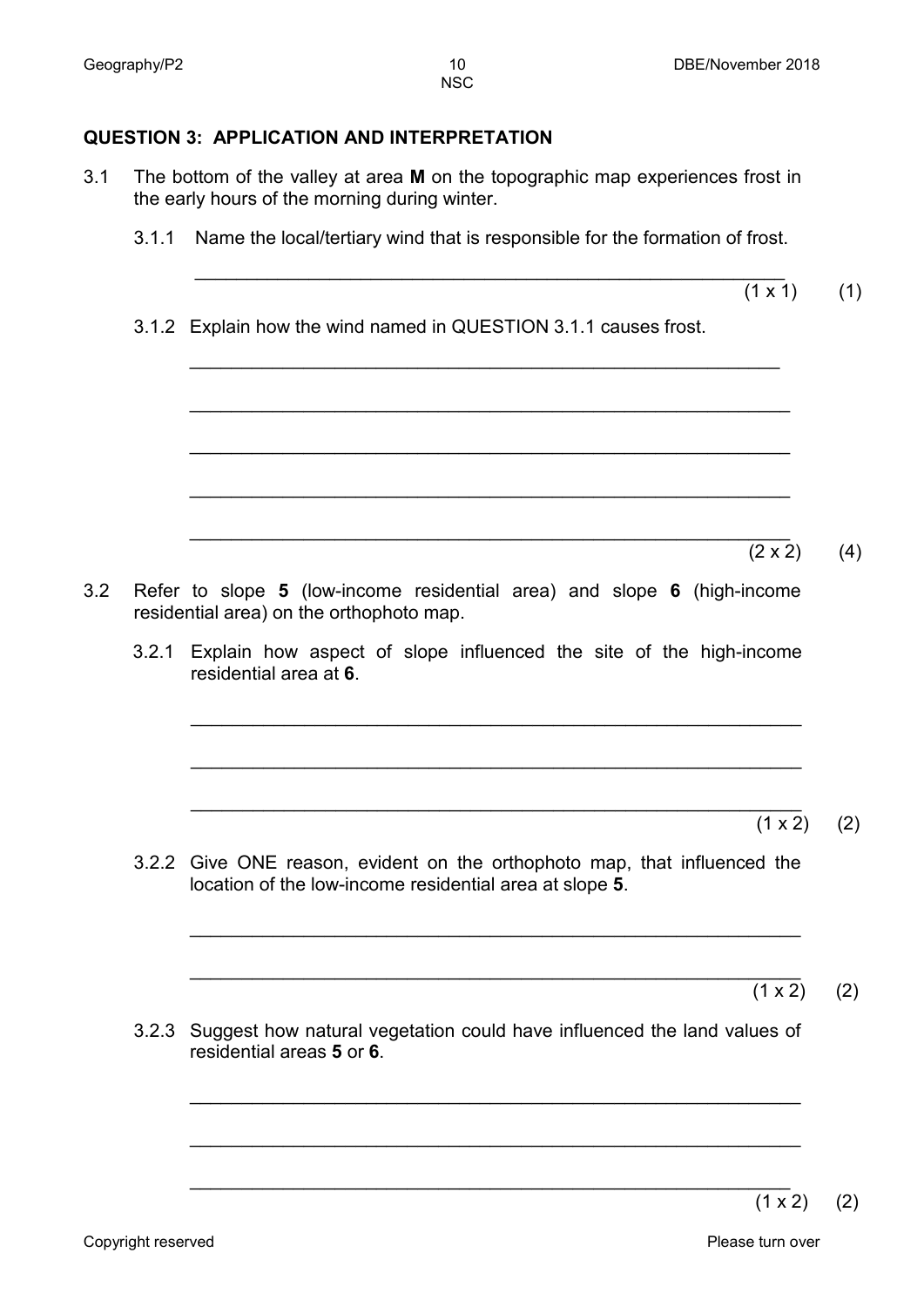3.3 Refer to Mabane River and the Gordon Falls in block **H2** on the topographic map. Directly upstream of the Gordon Falls the river meanders and directly downstream of Gordon Falls, the river follows a straight path. Explain the reasons for the difference in the stream channel patterns of the Mabane River, as stated above.

\_\_\_\_\_\_\_\_\_\_\_\_\_\_\_\_\_\_\_\_\_\_\_\_\_\_\_\_\_\_\_\_\_\_\_\_\_\_\_\_\_\_\_\_\_\_\_\_\_\_\_\_\_\_\_\_\_\_\_\_\_\_\_

\_\_\_\_\_\_\_\_\_\_\_\_\_\_\_\_\_\_\_\_\_\_\_\_\_\_\_\_\_\_\_\_\_\_\_\_\_\_\_\_\_\_\_\_\_\_\_\_\_\_\_\_\_\_\_\_\_\_\_\_\_\_\_

\_\_\_\_\_\_\_\_\_\_\_\_\_\_\_\_\_\_\_\_\_\_\_\_\_\_\_\_\_\_\_\_\_\_\_\_\_\_\_\_\_\_\_\_\_\_\_\_\_\_\_\_\_\_\_\_\_\_\_\_\_\_\_

\_\_\_\_\_\_\_\_\_\_\_\_\_\_\_\_\_\_\_\_\_\_\_\_\_\_\_\_\_\_\_\_\_\_\_\_\_\_\_\_\_\_\_\_\_\_\_\_\_\_\_\_\_\_\_\_\_\_\_\_\_\_\_

\_\_\_\_\_\_\_\_\_\_\_\_\_\_\_\_\_\_\_\_\_\_\_\_\_\_\_\_\_\_\_\_\_\_\_\_\_\_\_\_\_\_\_\_\_\_\_\_\_\_\_\_\_\_\_\_\_\_\_\_\_\_\_

\_\_\_\_\_\_\_\_\_\_\_\_\_\_\_\_\_\_\_\_\_\_\_\_\_\_\_\_\_\_\_\_\_\_\_\_\_\_\_\_\_\_\_\_\_\_\_\_\_\_\_\_\_\_\_\_\_\_\_\_\_\_\_

 $(2 \times 2)$  (4) 3.4 Is the shopping mall at **7** on the orthophoto map a neighbourhood shopping centre or a regional shopping centre? Give a reason for your answer.

Answer: Reason: \_\_\_\_\_\_\_\_\_\_\_\_\_\_\_\_\_\_\_\_\_\_\_\_\_\_\_\_\_\_\_\_\_\_\_\_\_\_\_\_\_\_\_\_\_\_\_\_\_\_\_\_\_\_\_\_\_ \_\_\_\_\_\_\_\_\_\_\_\_\_\_\_\_\_\_\_\_\_\_\_\_\_\_\_\_\_\_\_\_\_\_\_\_\_\_\_\_\_\_\_\_\_\_\_\_\_\_\_\_\_\_\_\_\_  $(1 + 2)$  (3) 3.5 Are the industries at Willowton at **8** on the orthophoto map market-orientated or raw material-orientated? Give a reason for your answer. Answer: \_\_\_\_\_\_\_\_\_\_\_\_\_\_\_\_\_\_\_\_\_\_\_\_\_\_\_\_\_\_\_\_\_\_\_\_\_\_\_\_\_\_\_\_\_\_\_\_\_\_\_\_\_\_\_\_\_ Reason: \_\_\_\_\_\_\_\_\_\_\_\_\_\_\_\_\_\_\_\_\_\_\_\_\_\_\_\_\_\_\_\_\_\_\_\_\_\_\_\_\_\_\_\_\_\_\_\_\_\_\_\_\_\_\_\_\_

 $\overline{\phantom{a}}$  ,  $\overline{\phantom{a}}$  ,  $\overline{\phantom{a}}$  ,  $\overline{\phantom{a}}$  ,  $\overline{\phantom{a}}$  ,  $\overline{\phantom{a}}$  ,  $\overline{\phantom{a}}$  ,  $\overline{\phantom{a}}$  ,  $\overline{\phantom{a}}$  ,  $\overline{\phantom{a}}$  ,  $\overline{\phantom{a}}$  ,  $\overline{\phantom{a}}$  ,  $\overline{\phantom{a}}$  ,  $\overline{\phantom{a}}$  ,  $\overline{\phantom{a}}$  ,  $\overline{\phantom{a}}$  $(1 + 2)$  (3)

Copyright reserved **Please turn over the Copyright reserved** Please turn over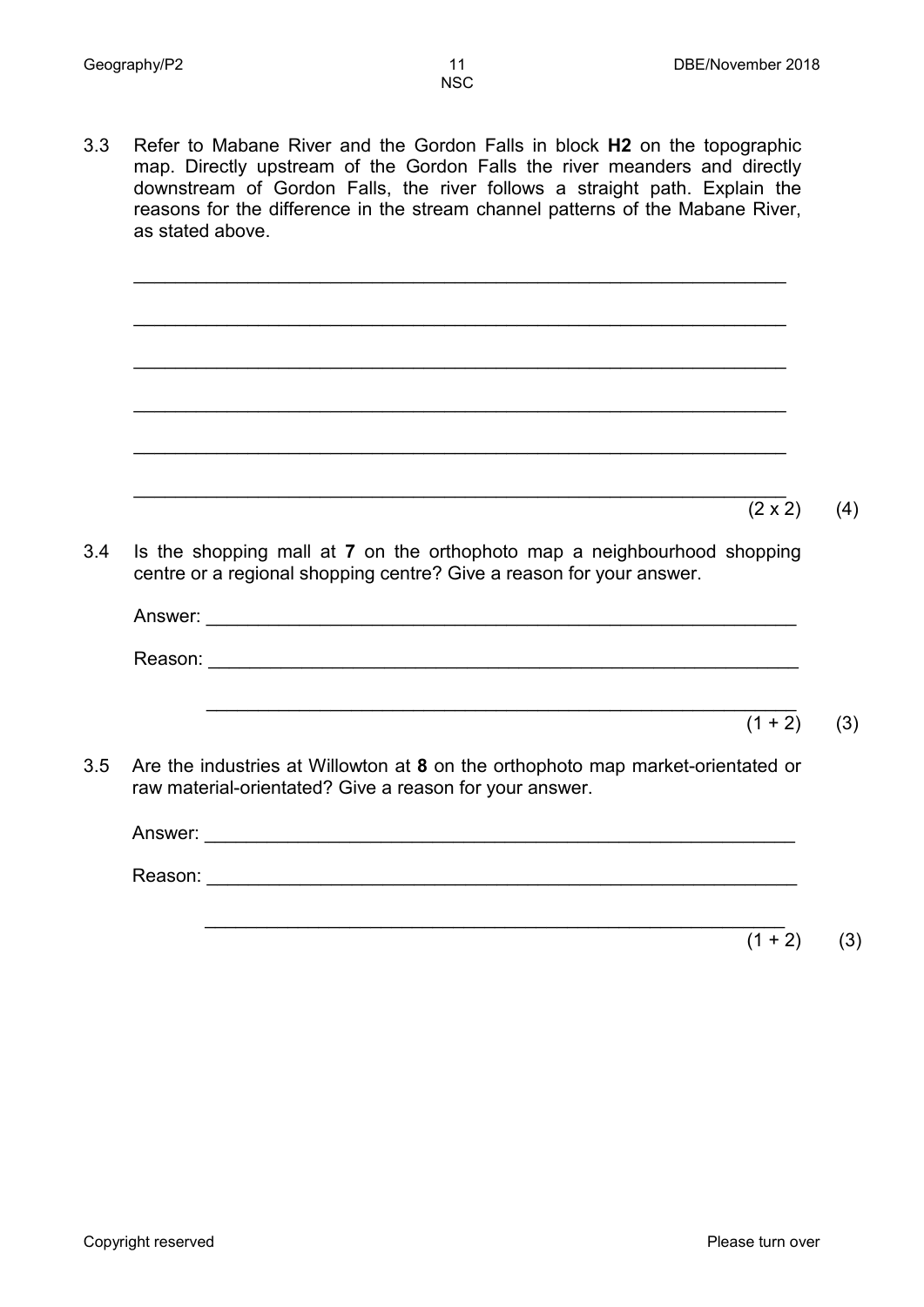3.6 The quarry at **S** in block **D4** on the topographic map is situated next to the residential area of Leonard. Suggest ONE social justice and ONE social injustice that the people of Leonard could experience due to the quarry.

Social justice: \_\_\_\_\_\_\_\_\_\_\_\_\_\_\_\_\_\_\_\_\_\_\_\_\_\_\_\_\_\_\_\_\_\_\_\_\_\_\_\_\_\_\_\_\_\_\_\_\_\_\_\_\_ \_\_\_\_\_\_\_\_\_\_\_\_\_\_\_\_\_\_\_\_\_\_\_\_\_\_\_\_\_\_\_\_\_\_\_\_\_\_\_\_\_\_\_\_\_\_\_\_\_\_\_\_\_ Social injustice: \_\_\_\_\_\_\_\_\_\_\_\_\_\_\_\_\_\_\_\_\_\_\_\_\_\_\_\_\_\_\_\_\_\_\_\_\_\_\_\_\_\_\_\_\_\_\_\_\_\_\_ \_\_\_\_\_\_\_\_\_\_\_\_\_\_\_\_\_\_\_\_\_\_\_\_\_\_\_\_\_\_\_\_\_\_\_\_\_\_\_\_\_\_\_\_\_\_\_\_\_\_\_  $(2 \times 2)$  (4) **[25] QUESTION 4: GEOGRAPHICAL INFORMATION SYSTEMS (GIS)** 4.1 Refer to block **D8** on the topographic map. 4.1.1 Name the type of vector data used in block **D8** to indicate the secondary road. \_\_\_\_\_\_\_\_\_\_\_\_\_\_\_\_\_\_\_\_\_\_\_\_\_\_\_\_\_\_\_\_\_\_\_\_\_\_\_\_\_\_\_\_\_\_\_\_\_\_\_\_\_\_\_\_\_\_  $(1 \times 1)$  (1) 4.1.2 Explain the relevance of using vector data on the topographic map. \_\_\_\_\_\_\_\_\_\_\_\_\_\_\_\_\_\_\_\_\_\_\_\_\_\_\_\_\_\_\_\_\_\_\_\_\_\_\_\_\_\_\_\_\_\_\_\_\_\_\_\_\_\_\_\_\_\_ \_\_\_\_\_\_\_\_\_\_\_\_\_\_\_\_\_\_\_\_\_\_\_\_\_\_\_\_\_\_\_\_\_\_\_\_\_\_\_\_\_\_\_\_\_\_\_\_\_\_\_\_\_\_\_\_\_\_ \_\_\_\_\_\_\_\_\_\_\_\_\_\_\_\_\_\_\_\_\_\_\_\_\_\_\_\_\_\_\_\_\_\_\_\_\_\_\_\_\_\_\_\_\_\_\_\_\_\_\_\_\_\_\_\_\_\_  $(1 \times 2)$  (2) 4.2 Refer to the topographic map and orthophoto map. 4.2.1 Is scale an example of attribute or spatial data?

\_\_\_\_\_\_\_\_\_\_\_\_\_\_\_\_\_\_\_\_\_\_\_\_\_\_\_\_\_\_\_\_\_\_\_\_\_\_\_\_\_\_\_\_\_\_\_\_\_\_\_\_\_\_\_\_\_\_  $(1 \times 1)$  (1)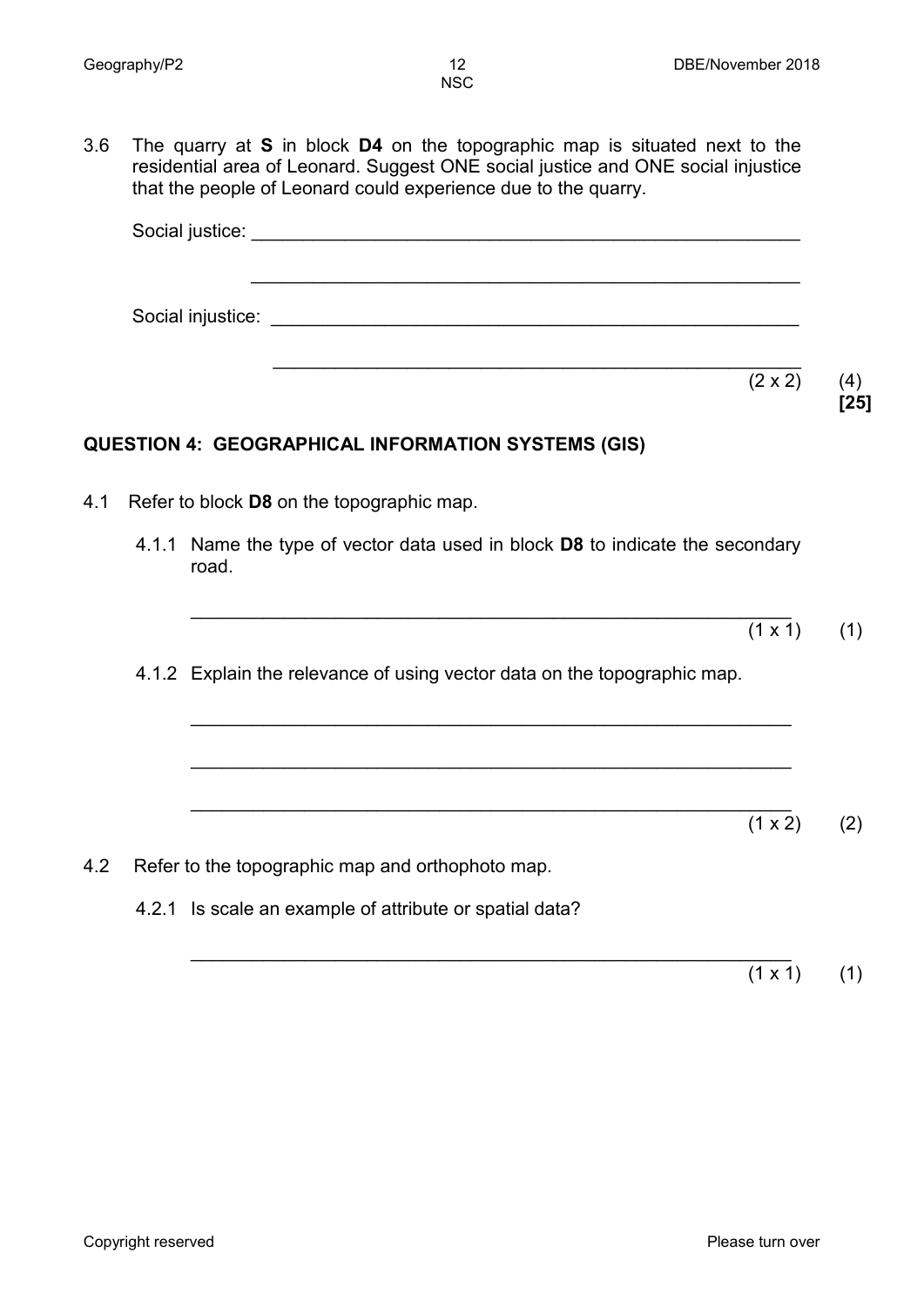4.2.2 Explain the relevance of scale when facing a geographical query/problem, e.g. a possible veld fire in block **D8** on the topographic map.

\_\_\_\_\_\_\_\_\_\_\_\_\_\_\_\_\_\_\_\_\_\_\_\_\_\_\_\_\_\_\_\_\_\_\_\_\_\_\_\_\_\_\_\_\_\_\_\_\_\_\_\_\_\_\_\_\_\_

\_\_\_\_\_\_\_\_\_\_\_\_\_\_\_\_\_\_\_\_\_\_\_\_\_\_\_\_\_\_\_\_\_\_\_\_\_\_\_\_\_\_\_\_\_\_\_\_\_\_\_\_\_\_\_\_\_\_

\_\_\_\_\_\_\_\_\_\_\_\_\_\_\_\_\_\_\_\_\_\_\_\_\_\_\_\_\_\_\_\_\_\_\_\_\_\_\_\_\_\_\_\_\_\_\_\_\_\_\_\_\_\_\_\_\_\_

\_\_\_\_\_\_\_\_\_\_\_\_\_\_\_\_\_\_\_\_\_\_\_\_\_\_\_\_\_\_\_\_\_\_\_\_\_\_\_\_\_\_\_\_\_\_\_\_\_\_\_\_\_\_\_\_\_\_  $(1 \times 2)$  (2)

4.2.3 How can the scale of the topographic map and orthophoto map be manipulated in order to make data integration of these two maps easier?

\_\_\_\_\_\_\_\_\_\_\_\_\_\_\_\_\_\_\_\_\_\_\_\_\_\_\_\_\_\_\_\_\_\_\_\_\_\_\_\_\_\_\_\_\_\_\_\_\_\_\_\_\_\_\_\_\_\_

\_\_\_\_\_\_\_\_\_\_\_\_\_\_\_\_\_\_\_\_\_\_\_\_\_\_\_\_\_\_\_\_\_\_\_\_\_\_\_\_\_\_\_\_\_\_\_\_\_\_\_\_\_\_\_\_\_\_

\_\_\_\_\_\_\_\_\_\_\_\_\_\_\_\_\_\_\_\_\_\_\_\_\_\_\_\_\_\_\_\_\_\_\_\_\_\_\_\_\_\_\_\_\_\_\_\_\_\_\_\_\_\_\_\_\_\_

- \_\_\_\_\_\_\_\_\_\_\_\_\_\_\_\_\_\_\_\_\_\_\_\_\_\_\_\_\_\_\_\_\_\_\_\_\_\_\_\_\_\_\_\_\_\_\_\_\_\_\_\_\_\_\_\_\_\_  $(1 \times 2)$  (2)
- 4.3 Refer to the topographic map and orthophoto map. The statistics below refer to selected suburbs in Pietermaritzburg and the percentage (%) increase in crime levels from 2015 to 2016.

| PERCENTAGE (%) INCREASE IN CRIME LEVELS |                  |                              |                     |  |  |  |  |  |
|-----------------------------------------|------------------|------------------------------|---------------------|--|--|--|--|--|
| <b>TYPE OF CRIME</b>                    | <b>SUBURBS</b>   |                              |                     |  |  |  |  |  |
|                                         | Townhill<br>(F7) | <b>Mountain Rise</b><br>(F1) | Plessislaer<br>(I6) |  |  |  |  |  |
| Housebreaking                           | 18,6%            | 11,3%                        | 23,4%               |  |  |  |  |  |
| Car hijacking                           | 100%             | 177,8%                       | 36,4%               |  |  |  |  |  |

[Adapted from SAPS crime statistics 2015–16 by Theuns Kruger, Graphic 24]

- 4.3.1 Name ONE way in which the data above could have been collected.
	- \_\_\_\_\_\_\_\_\_\_\_\_\_\_\_\_\_\_\_\_\_\_\_\_\_\_\_\_\_\_\_\_\_\_\_\_\_\_\_\_\_\_\_\_\_\_\_\_\_\_\_\_\_\_\_\_\_\_  $(1 \times 1)$  (1)
- 4.3.2 Is the information in the table above primary data or secondary data?
	- \_\_\_\_\_\_\_\_\_\_\_\_\_\_\_\_\_\_\_\_\_\_\_\_\_\_\_\_\_\_\_\_\_\_\_\_\_\_\_\_\_\_\_\_\_\_\_\_\_\_\_\_\_\_\_\_\_\_  $(1 \times 1)$  (1)
- 4.3.3 Which type of crime has shown the highest percentage increase in these suburbs?

\_\_\_\_\_\_\_\_\_\_\_\_\_\_\_\_\_\_\_\_\_\_\_\_\_\_\_\_\_\_\_\_\_\_\_\_\_\_\_\_\_\_\_\_\_\_\_\_\_\_\_\_\_\_\_\_\_\_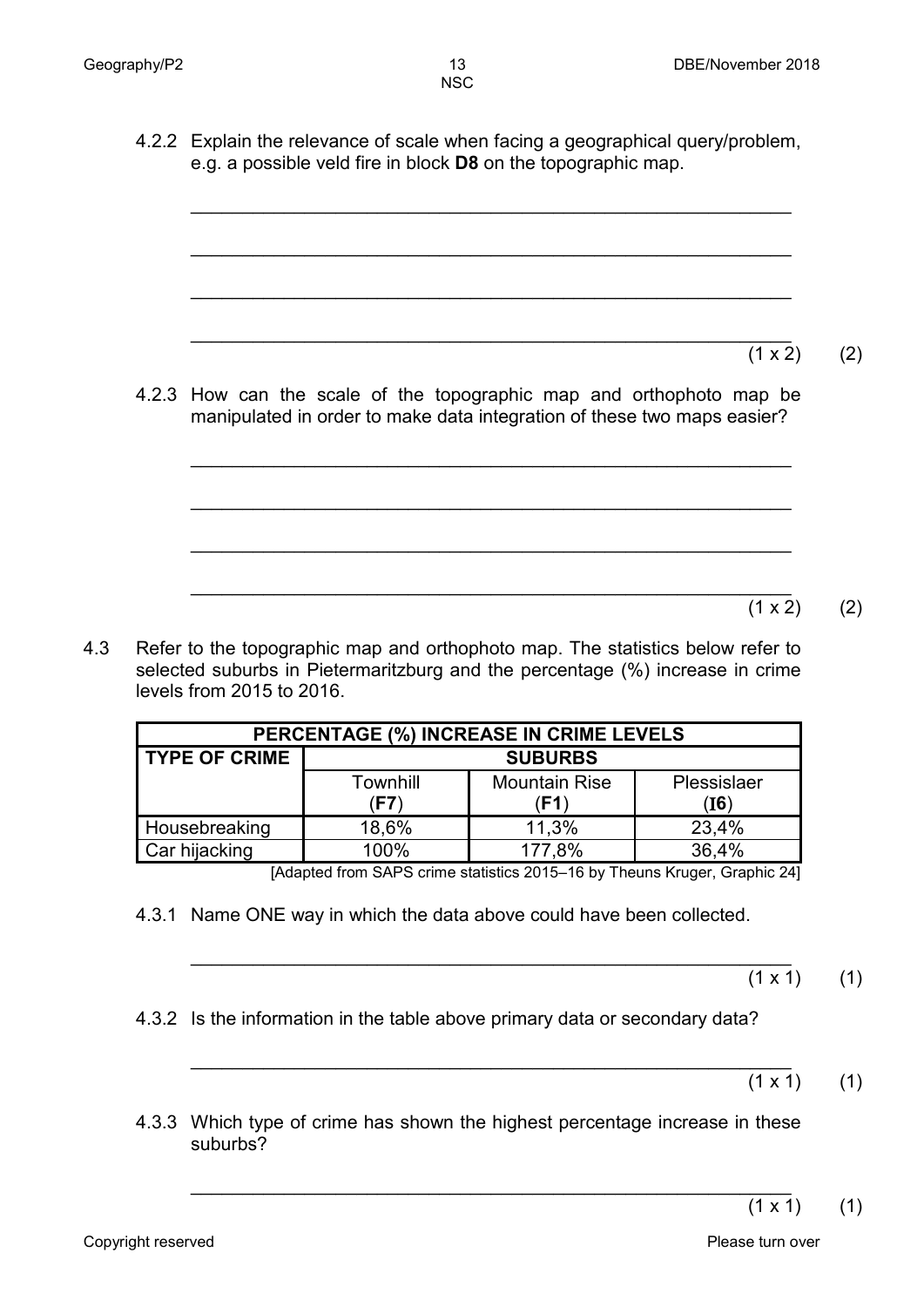4.3.4 Explain why it is important for the well-being of the community of Pietermaritzburg to analyse these statistics.



**TOTAL: 75**

**[15]**